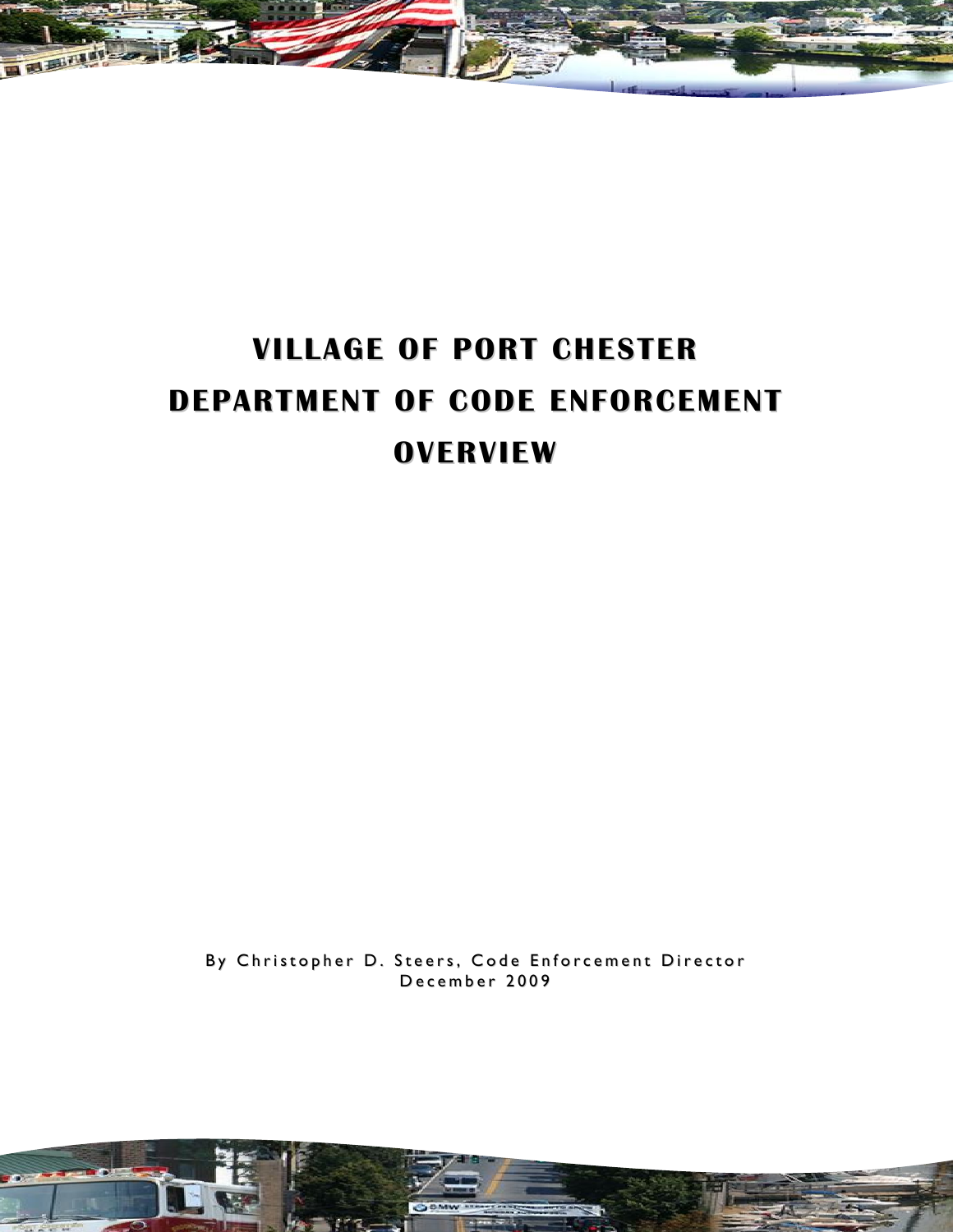**Code Enforcement 101**

**Issues**

**Goals**

**Policies**

**Procedures**

**Summary**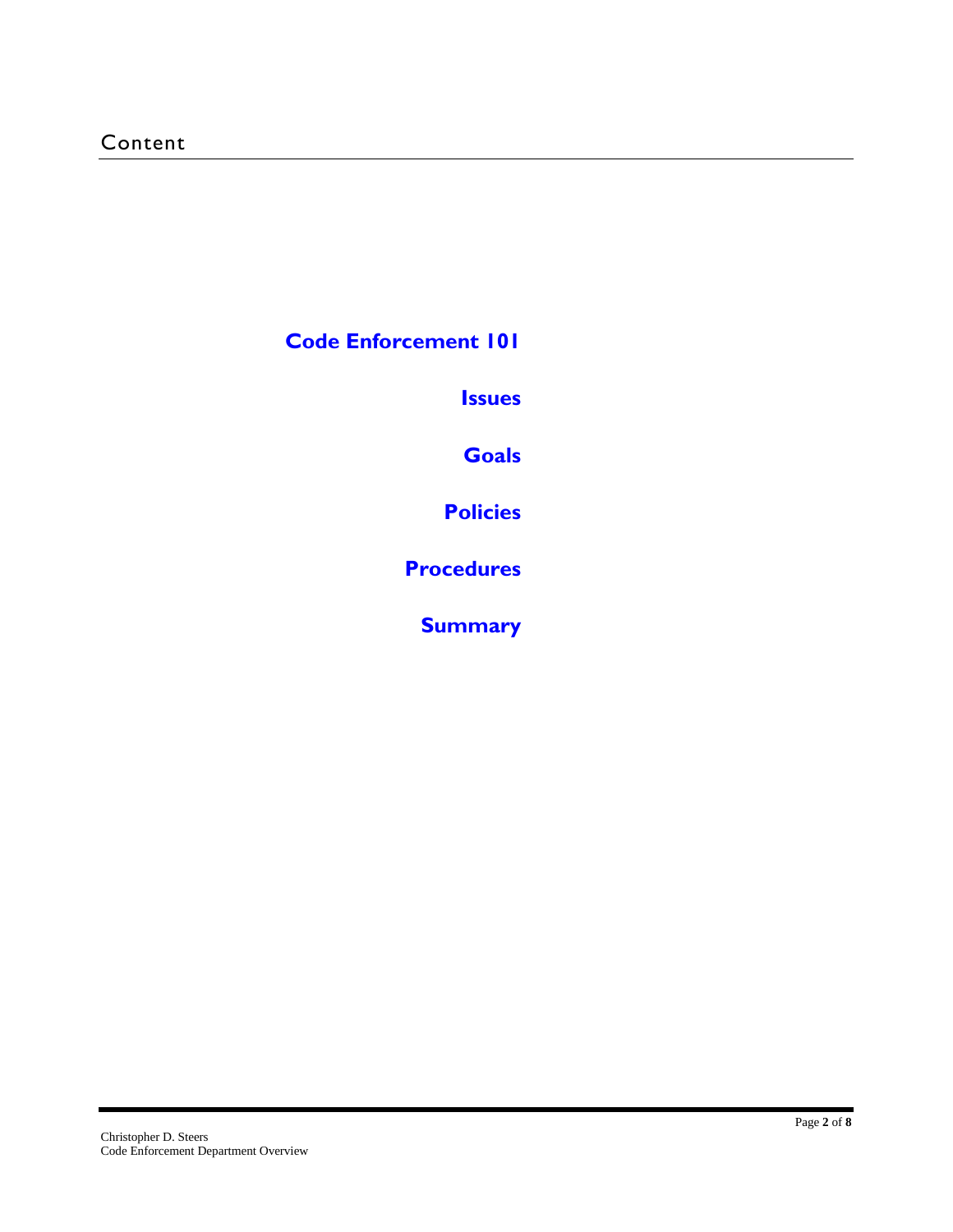# The 5 Spheres of Code Enforcement



- **1. Due Process, Equal Protection, Right to Privacy, Search & Seizure 2. Affected Group**
	- **3. Directives of the Elected Officials**
	- **4. Adopted/Enacted Rules, Regulations, and Standards**
		- **5. Socioeconomic and Demographic Realities**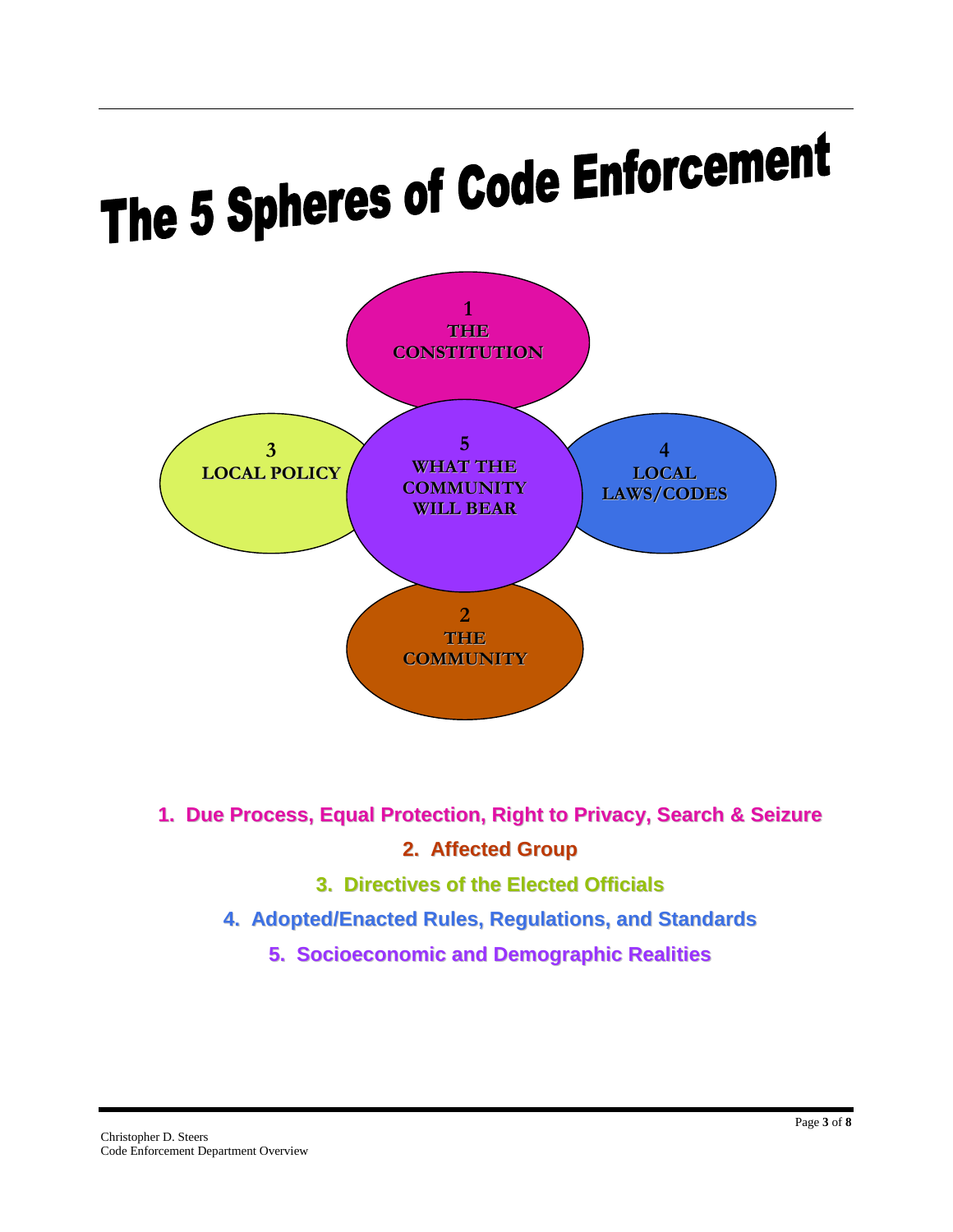

# *Key Points***:**

- $\ddot$  The FIVE spheres referenced above form the basic governing forces on the development and implementation of any enforcement program. All of these forces compete for dominance and this is why any successful enforcement program is based on sound analysis and planning.
- $\downarrow$  All Code Enforcement Programs should be designed and intended for the purpose of promoting, protecting, and improving the health, safety, and welfare of the citizens in the program service area. With this in mind applying the appropriate enforcement methodology is paramount for success.
- $\downarrow$  Community involvement is the key to the success or failure of any enforcement program. Outreach and consensus building are cornerstones in the design of an effective community oriented enforcement methodology.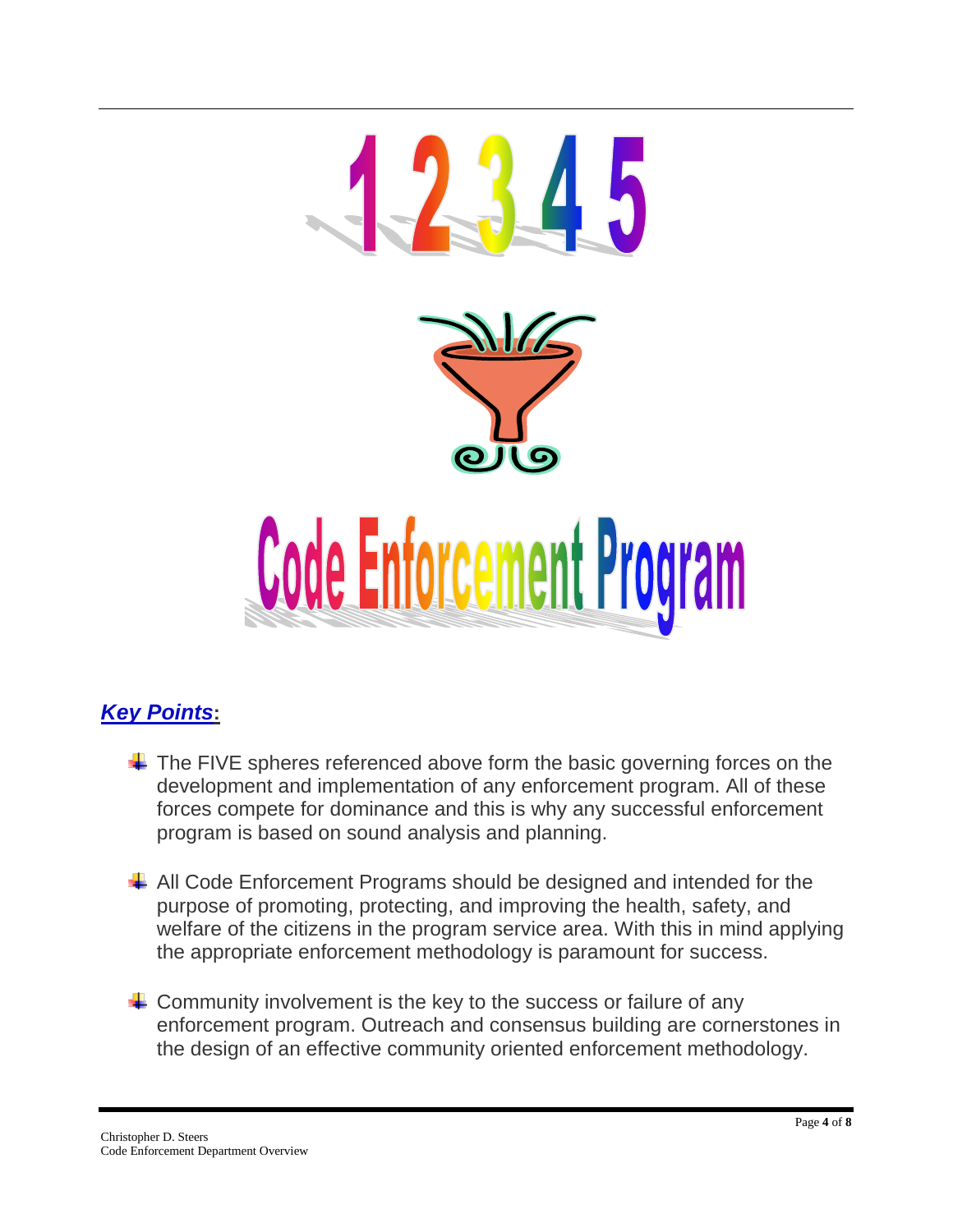# **Issues**



The most prominent enforcement issue on the minds of Port Chester residents is apparent overcrowding and/or housing violations. In most Cities'/Towns/Villages the local Zoning, Building, Property Maintenance and/or Minimum Housing rules/codes regulate the uses permitted in all residential zones including: the number, size, design, and occupancy of each *dwelling unit* or *multiple dwelling units* within the municipal limits. The Zoning code is generally established and enforced in order to maintain the integrity of the intended use of a zoning district. Local Building codes generally regulate minimum life safety standards for construction and occupancies. Property Maintenance and/or Local Minimum Housing codes generally regulate a combination of housing issues including but not limited to maintenance, size limits,

and occupancy limits for each dwelling unit. Any variation from the authorized uses, occupancies, or type of construction established by the code is a violation, and may be punishable by fines and/or other civil and criminal penalties.

Violations occur within dwelling units or multiple dwelling units within a home, apartment, or condo if there is an illegal division of the residence into additional dwelling units or if the occupancy capacity is exceeded (i.e. if the code requires a minimum of 500 square feet of living area per person five or six persons living in a 1,500 square foot residence is obviously a violation). Additionally, any renovations of and/or additions to any dwelling units or multiple dwelling units within a home, apartment, or condo, completed without permits and that are intended to divide the residence into more dwelling units, may violate not only the building code but zoning, property maintenance and minimum housing rules as well.

An Illegal Dwelling Use Program is generally developed and implemented with the intent of promoting, protecting, and improving the health, safety, and welfare of the community. The active enforcement of these regulations protects the aesthetics, character, and property values within our community. Illegal additions and/or subdivisions may be unsafe and may pose a real safety threat to the occupants of that structure. Furthermore, excessive numbers of transient tenants may negatively affect the character and economic welfare of the affected neighborhoods because these tenants generally have no investment in the community and very little regard for local rules. The infrastructure in the area will also be negatively affected due to the unplanned increase in population.

# **Goals**

Our goals are generally to enhance local code enforcement methods in order to provide more proactive, responsive, and effective enforcement programs. This includes enhancing the educational aspects of the enforcement process which engage the community including: dissemination of educational information through literature, workshops, and public speaking. Ultimately, the intention is to create and apply model approaches and programs that will create a cooperative spirit within the community focused on bettering the quality of life for all stakeholders.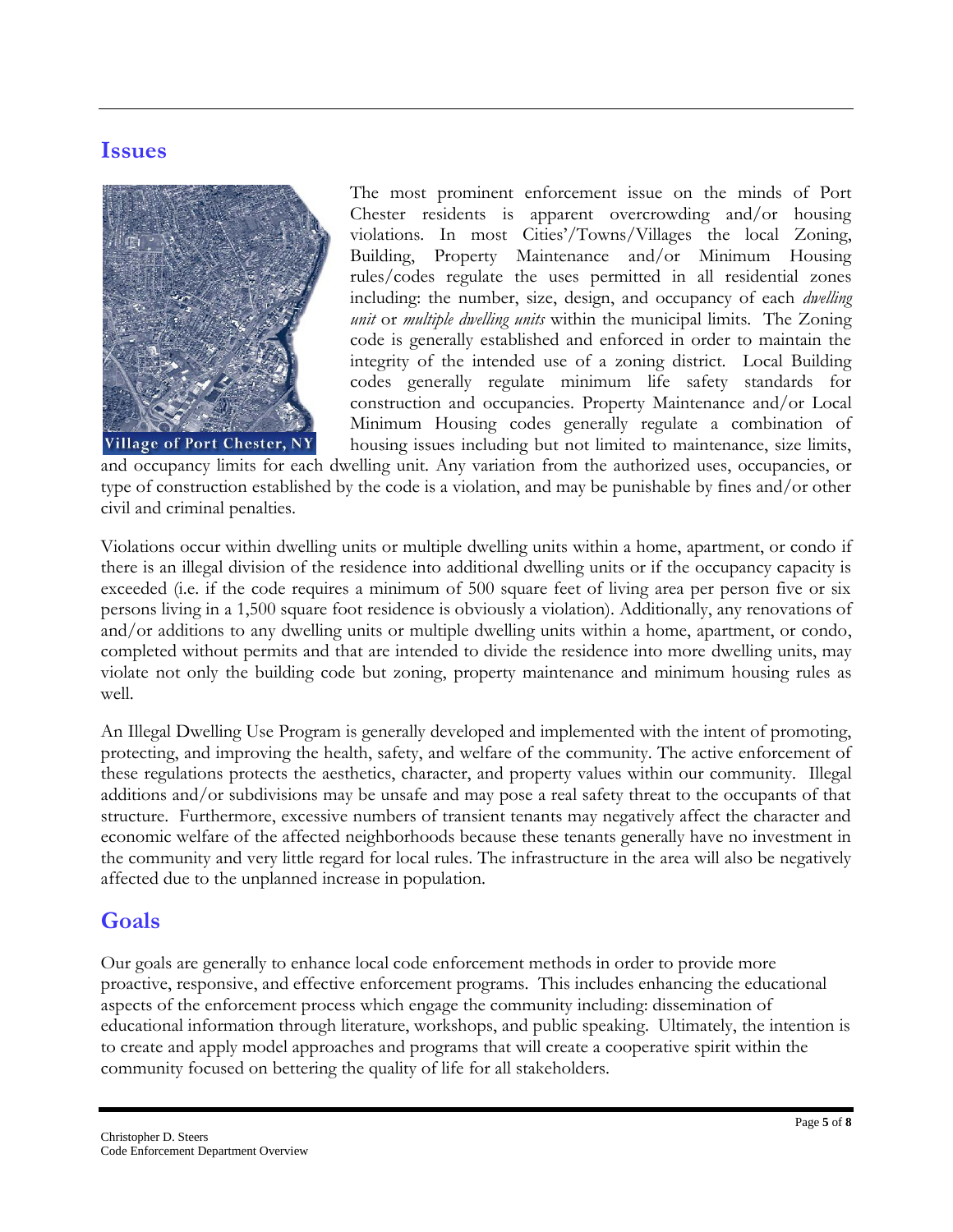# **Policies**

Best practices indicate that departmental and local government policies should be committed to providing the best possible service delivery. Every progressive/proactive code enforcement program is therefore geared towards cooperation and compliance.

#### **Methodology**

Proactive Code Enforcement activity decreases the number of penalties and fines that the local government may otherwise levy. Combining this activity with good communication and dissemination of information, due process, and intermediate levels of enforcement; produces a Community Oriented Method of Code Enforcement. Utilizing this Community Oriented Method reduces and/or eliminates recidivism or recurrence of violations through the systematic re-education of the community. This method focuses on gaining compliance and not on punishment, or revenue. After all, the most effective method of code enforcement is the prevention of a violation.

#### **Mission**

Generally, an Enforcement Department's mission should be to educate and assist present and future residents and business owners within the community through the effective and fair application of local codes and ordinances. Below is a sample mission statement:

"The Department of Code Enforcement is dedicated to the education and assistance of our citizens through the effective application of modern Code Enforcement programs; applied to protect the community's health, safety and welfare so that, in cooperation, we may improve the quality of life within our Village."

This philosophy should also be applied within the local government as the enforcement department interacts with other governmental departments. For example, dwelling unit violations often involve not only Code Enforcement but also; Planning & Zoning, Building, and possibly the Police Department and/or the office of the City/Town Attorney. The enforcement process may also result in a Special Magistrate Hearing or Civil or Criminal Court proceedings.

# **Procedures**

#### **State Statutes**

State Statutes are generally the most important laws affecting Code Enforcement. The applicable Statutes set forth the legal authority for Code Enforcement activities and the rules that must be followed in obtaining compliance. Again these Statutes are generally aimed at promoting, protecting, and improving the health, safety, and welfare of the citizens of the subject community.

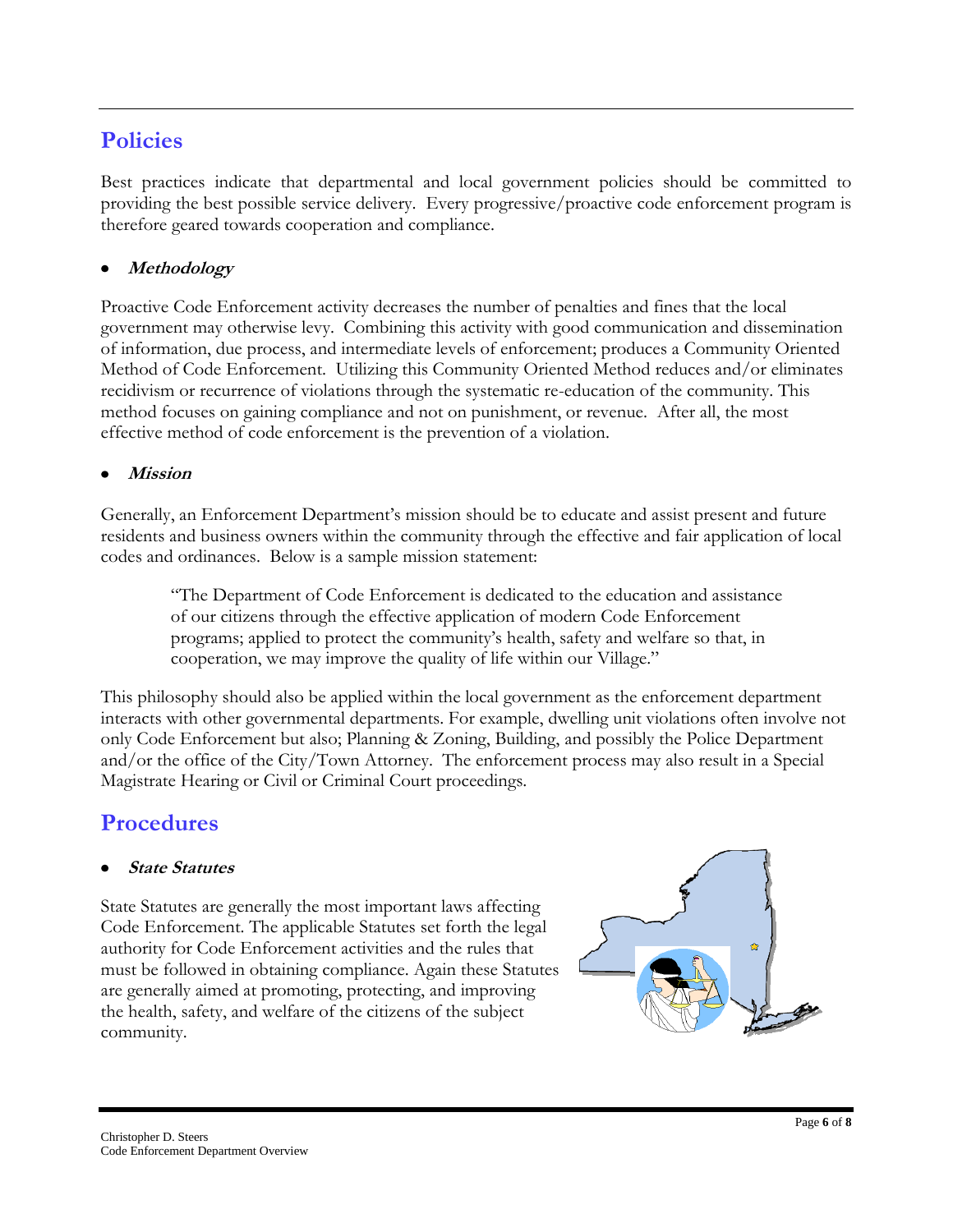Constitutional Law is also a key factor governing Code Enforcement activities. The United States Constitution sets the overall boundaries for the actions of government officials. The enforcement process may result in a Special Master Hearing or Civil or Criminal Court proceedings. As such there must be safeguards inherent in all enforcement programs and processes for the citizenry and the local government protecting citizens' rights to Due Process, Privacy, protection against Illegal Search and Seizure, and Equal Protection under the Law. What most people forget is that code enforcement activity must observe these Constitutional issues throughout every enforcement action.

The purpose of these Constitutional provisions is to ensure that governments do not selectively apply their laws or discriminate against different individuals or groups of people. Due process is a shorthand way of saying that any and all legislation that is enacted by a local government must bear some rational relationship to a legitimate governmental interest and must be compatible with individual liberties. Generally, procedural due process requires that governmental actions depriving a person of liberty or property be done through a fair procedure with adequate safeguards.

# **Summary**

## **Re-Education**

Code Enforcement is responsible for promoting and communicating the principles, purposes, and practices of code enforcement within the community, and within City Hall. Staff has begun a program of education throughout the community through promoting as much interpersonal contact as possible including: a strong presence in the field; attending local association meetings, speaking at board meetings, and any other forums that presented themselves: including articles, emails, dissemination of information via the internet, and flyers.



#### **Utilization of General Enforcement Tools**

Staff is also employing the traditional enforcement tools such as warning notices of violation, summonses, notices to appear, and liens in order to bring property owners into compliance. Staff conducts detailed research of the county records dealing with the properties identified with possible violations prior to the issuance of any notices.

## **Creation of Support and Strengthening of the Code**

The effectiveness of an enforcement program is often based on the clarity and specificity of the code being enforced. Toward that end staff is undertaking the arduous task of revising old codes as adopted; and looking at writing new ordinances to help with the program. The purpose of the new ordinances and amendments is to give enforcement staff the tools and authority needed to effectively enforce the code while maintaining the due process rights of the community.

Additionally, the Village is committed to continuing education and training of enforcement staff aiding them in presenting a professional presence and re-establishing and maintaining their credibility within the community. Enforcement personnel who are well trained and knowledgeable give citizens a sense